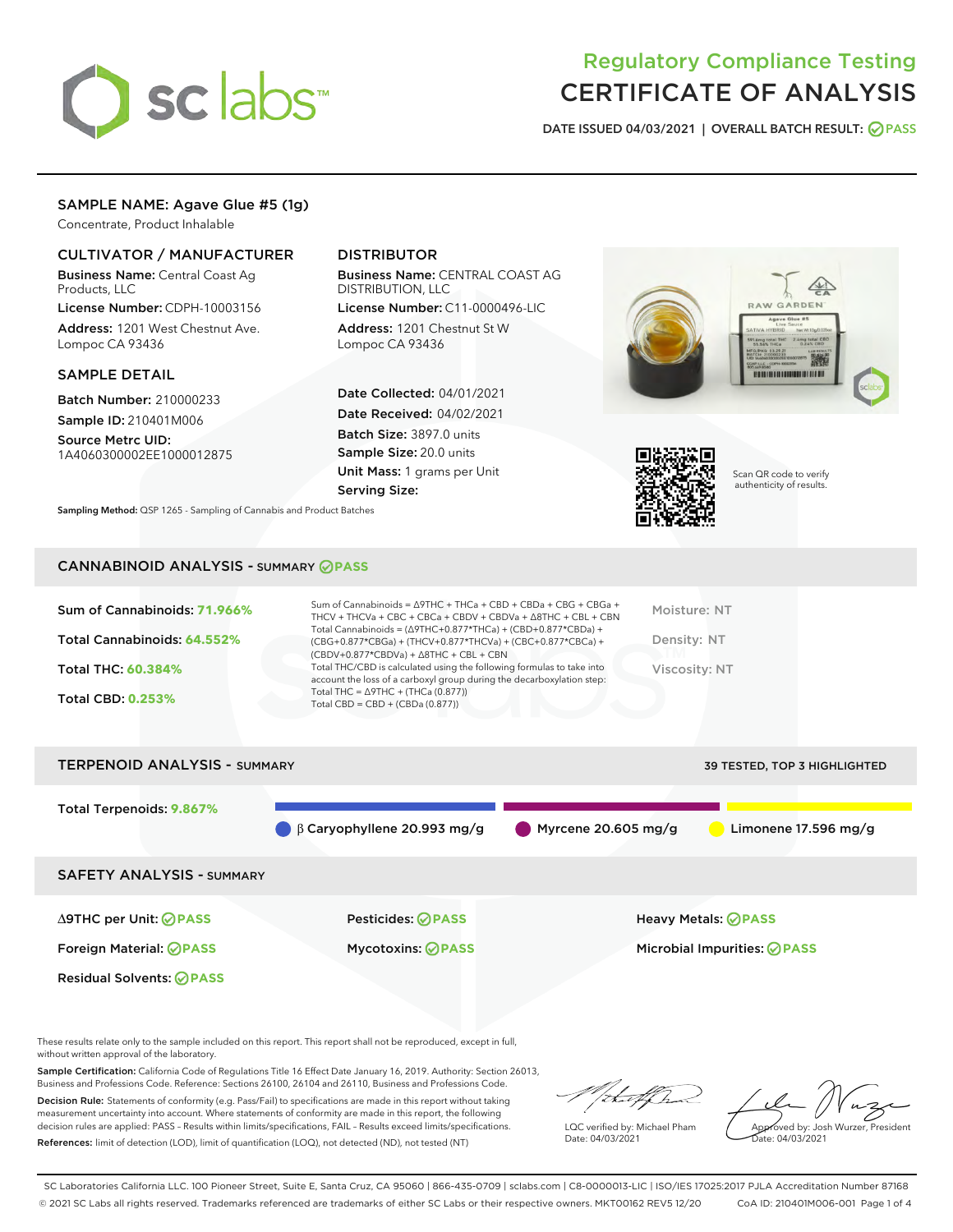



AGAVE GLUE #5 (1G) | DATE ISSUED 04/03/2021 | OVERALL BATCH RESULT: @ PASS

#### CANNABINOID TEST RESULTS - 04/03/2021 2 PASS

Tested by high-performance liquid chromatography with diode-array detection (HPLC-DAD). **Method:** QSP 1157 - Analysis of Cannabinoids by HPLC-DAD

#### TOTAL CANNABINOIDS: **64.552%** Total Cannabinoids (Total THC) + (Total CBD) +

(Total CBG) + (Total THCV) + (Total CBC) + (Total CBDV) + ∆8THC + CBL + CBN

TOTAL THC: **60.384%** Total THC (∆9THC+0.877\*THCa)

TOTAL CBD: **0.253%**

Total CBD (CBD+0.877\*CBDa)

TOTAL CBG: 2.19% Total CBG (CBG+0.877\*CBGa)

TOTAL THCV: 0.307% Total THCV (THCV+0.877\*THCVa)

TOTAL CBC: 1.418% Total CBC (CBC+0.877\*CBCa)

TOTAL CBDV: ND Total CBDV (CBDV+0.877\*CBDVa)

| <b>COMPOUND</b>  | LOD/LOQ<br>(mg/g)          | <b>MEASUREMENT</b><br><b>UNCERTAINTY</b><br>(mg/g) | <b>RESULT</b><br>(mg/g) | <b>RESULT</b><br>(%) |
|------------------|----------------------------|----------------------------------------------------|-------------------------|----------------------|
| <b>THCa</b>      | 0.05/0.14                  | ±14.487                                            | 563.70                  | 56.370               |
| <b>A9THC</b>     | 0.06 / 0.26                | ±3.766                                             | 109.48                  | 10.948               |
| <b>CBGa</b>      | 0.1 / 0.2                  | ±0.97                                              | 18.6                    | 1.86                 |
| <b>CBCa</b>      | 0.07/0.28                  | ±0.702                                             | 14.35                   | 1.435                |
| <b>CBG</b>       | 0.06 / 0.19                | ±0.219                                             | 5.55                    | 0.555                |
| <b>THCVa</b>     | 0.07/0.20                  | ±0.167                                             | 3.50                    | 0.350                |
| <b>CBDa</b>      | 0.02/0.19                  | ±0.084                                             | 2.88                    | 0.288                |
| <b>CBC</b>       | 0.2 / 0.5                  | ±0.05                                              | 1.6                     | 0.16                 |
| $\triangle$ 8THC | 0.1 / 0.4                  | N/A                                                | <b>ND</b>               | <b>ND</b>            |
| <b>THCV</b>      | 0.1 / 0.2                  | N/A                                                | <b>ND</b>               | <b>ND</b>            |
| <b>CBD</b>       | 0.07/0.29                  | N/A                                                | <b>ND</b>               | <b>ND</b>            |
| <b>CBDV</b>      | 0.04 / 0.15                | N/A                                                | <b>ND</b>               | <b>ND</b>            |
| <b>CBDVa</b>     | 0.03/0.53                  | N/A                                                | <b>ND</b>               | <b>ND</b>            |
| <b>CBL</b>       | 0.06 / 0.24                | N/A                                                | <b>ND</b>               | <b>ND</b>            |
| <b>CBN</b>       | 0.1/0.3                    | N/A                                                | <b>ND</b>               | <b>ND</b>            |
|                  | <b>SUM OF CANNABINOIDS</b> |                                                    | 719.66 mg/g             | 71.966%              |

#### **UNIT MASS: 1 grams per Unit**

| ∆9THC per Unit                        | 1120 per-package limit | 109.48 mg/unit<br><b>PASS</b> |
|---------------------------------------|------------------------|-------------------------------|
| <b>Total THC per Unit</b>             |                        | 603.84 mg/unit                |
| <b>CBD per Unit</b>                   |                        | <b>ND</b>                     |
| <b>Total CBD per Unit</b>             |                        | $2.53$ mg/unit                |
| Sum of Cannabinoids<br>per Unit       |                        | 719.66 mg/unit                |
| <b>Total Cannabinoids</b><br>per Unit |                        | 645.52 mg/unit                |
| <b>MOISTURE TEST RESULT</b>           | DENSITY TEST RESULT    | <b>VISCOSITY TEST RESULT</b>  |

Not Tested

**MOISTURE TEST RESULT**

Not Tested

Not Tested

#### TERPENOID TEST RESULTS - 04/03/2021

Terpene analysis utilizing gas chromatography-flame ionization detection (GC-FID). **Method:** QSP 1192 - Analysis of Terpenoids by GC-FID

| <b>COMPOUND</b>         | LOD/LOQ<br>(mg/g) | <b>MEASUREMENT</b><br><b>UNCERTAINTY</b><br>(mg/g) | <b>RESULT</b><br>(mg/g) | <b>RESULT</b><br>(%) |
|-------------------------|-------------------|----------------------------------------------------|-------------------------|----------------------|
| $\beta$ Caryophyllene   | 0.004 / 0.012     | ±0.7474                                            | 20.993                  | 2.0993               |
| <b>Myrcene</b>          | 0.008 / 0.025     | ±0.2658                                            | 20.605                  | 2.0605               |
| Limonene                | 0.005 / 0.016     | ±0.2516                                            | 17.596                  | 1.7596               |
| $\alpha$ Bisabolol      | 0.008 / 0.026     | ±0.3898                                            | 7.299                   | 0.7299               |
| $\alpha$ Humulene       | 0.009/0.029       | ±0.2275                                            | 7.088                   | 0.7088               |
| Linalool                | 0.009 / 0.032     | ±0.2295                                            | 6.040                   | 0.6040               |
| Guaiol                  | 0.009 / 0.030     | ±0.2483                                            | 5.261                   | 0.5261               |
| $\beta$ Pinene          | 0.004 / 0.014     | ±0.0258                                            | 2.241                   | 0.2241               |
| Terpineol               | 0.016 / 0.055     | ±0.1195                                            | 1.946                   | 0.1946               |
| Fenchol                 | 0.010 / 0.034     | ±0.0712                                            | 1.839                   | 0.1839               |
| Ocimene                 | 0.011 / 0.038     | ±0.0511                                            | 1.593                   | 0.1593               |
| Terpinolene             | 0.008 / 0.026     | ±0.0326                                            | 1.590                   | 0.1590               |
| $\alpha$ Pinene         | 0.005 / 0.017     | ±0.0120                                            | 1.401                   | 0.1401               |
| trans-ß-Farnesene       | 0.008 / 0.025     | ±0.0413                                            | 1.163                   | 0.1163               |
| Caryophyllene<br>Oxide  | 0.010 / 0.033     | ±0.0240                                            | 0.522                   | 0.0522               |
| <b>Borneol</b>          | 0.005 / 0.016     | ±0.0194                                            | 0.461                   | 0.0461               |
| Camphene                | 0.005 / 0.015     | ±0.0032                                            | 0.280                   | 0.0280               |
| Fenchone                | 0.009 / 0.028     | ±0.0056                                            | 0.191                   | 0.0191               |
| Geraniol                | 0.002 / 0.007     | ±0.0059                                            | 0.134                   | 0.0134               |
| Citronellol             | 0.003 / 0.010     | ±0.0047                                            | 0.097                   | 0.0097               |
| Sabinene Hydrate        | 0.006 / 0.022     | ±0.0026                                            | 0.067                   | 0.0067               |
| $\alpha$ Phellandrene   | 0.006 / 0.020     | ±0.0009                                            | 0.064                   | 0.0064               |
| $\alpha$ Terpinene      | 0.005 / 0.017     | ±0.0008                                            | 0.051                   | 0.0051               |
| $\gamma$ Terpinene      | 0.006 / 0.018     | ±0.0008                                            | 0.047                   | 0.0047               |
| 3 Carene                | 0.005 / 0.018     | ±0.0006                                            | 0.041                   | 0.0041               |
| Nerol                   | 0.003 / 0.011     | ±0.0018                                            | 0.041                   | 0.0041               |
| Sabinene                | 0.004 / 0.014     | ±0.0002                                            | 0.019                   | 0.0019               |
| p-Cymene                | 0.005 / 0.016     | N/A                                                | <b>ND</b>               | <b>ND</b>            |
| Eucalyptol              | 0.006 / 0.018     | N/A                                                | ND                      | <b>ND</b>            |
| (-)-Isopulegol          | 0.005 / 0.016     | N/A                                                | <b>ND</b>               | ND                   |
| Camphor                 | 0.006 / 0.019     | N/A                                                | ND                      | ND                   |
| Isoborneol              | 0.004 / 0.012     | N/A                                                | ND                      | ND                   |
| Menthol                 | 0.008 / 0.025     | N/A                                                | <b>ND</b>               | ND                   |
| R-(+)-Pulegone          | 0.003 / 0.011     | N/A                                                | <b>ND</b>               | ND                   |
| <b>Geranyl Acetate</b>  | 0.004 / 0.014     | N/A                                                | ND                      | ND                   |
| $\alpha$ Cedrene        | 0.005 / 0.016     | N/A                                                | ND                      | ND                   |
| Valencene               | 0.009 / 0.030     | N/A                                                | <b>ND</b>               | ND                   |
| Nerolidol               | 0.009 / 0.028     | N/A                                                | ND                      | ND                   |
| Cedrol                  | 0.008 / 0.027     | N/A                                                | <b>ND</b>               | ND                   |
| <b>TOTAL TERPENOIDS</b> |                   |                                                    | 98.670 mg/g             | 9.867%               |

SC Laboratories California LLC. 100 Pioneer Street, Suite E, Santa Cruz, CA 95060 | 866-435-0709 | sclabs.com | C8-0000013-LIC | ISO/IES 17025:2017 PJLA Accreditation Number 87168 © 2021 SC Labs all rights reserved. Trademarks referenced are trademarks of either SC Labs or their respective owners. MKT00162 REV5 12/20 CoA ID: 210401M006-001 Page 2 of 4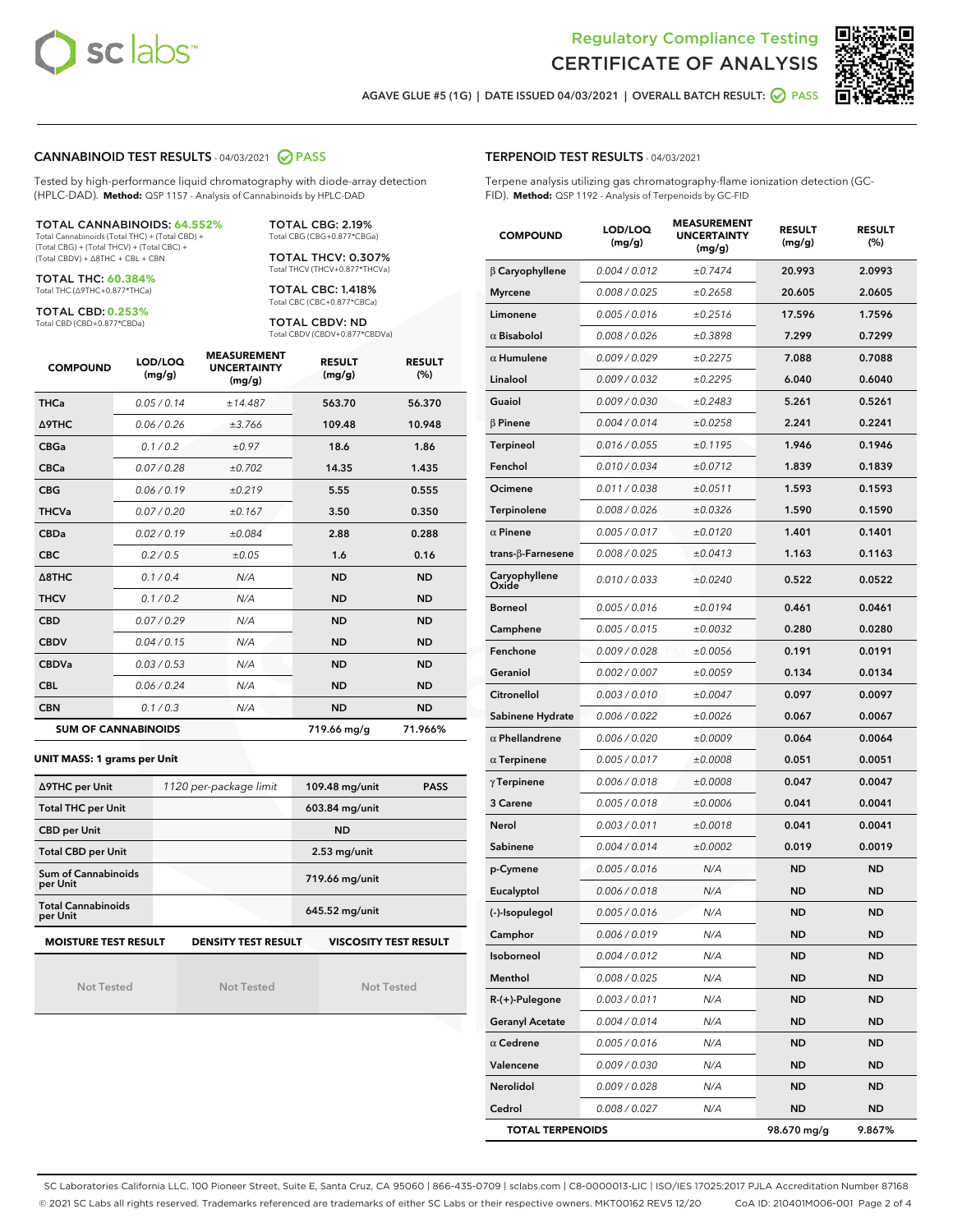



AGAVE GLUE #5 (1G) | DATE ISSUED 04/03/2021 | OVERALL BATCH RESULT:  $\bigcirc$  PASS

# CATEGORY 1 PESTICIDE TEST RESULTS - 04/02/2021 2 PASS

Pesticide and plant growth regulator analysis utilizing high-performance liquid chromatography-mass spectrometry (HPLC-MS) or gas chromatography-mass spectrometry (GC-MS). \*GC-MS utilized where indicated. **Method:** QSP 1212 - Analysis of Pesticides and Mycotoxins by LC-MS or QSP 1213 - Analysis of Pesticides by GC-MS

| <b>COMPOUND</b>             | LOD/LOQ<br>$(\mu g/g)$ | <b>ACTION</b><br><b>LIMIT</b><br>$(\mu g/g)$ | <b>MEASUREMENT</b><br><b>UNCERTAINTY</b><br>$(\mu g/g)$ | <b>RESULT</b><br>$(\mu g/g)$ | <b>RESULT</b> |
|-----------------------------|------------------------|----------------------------------------------|---------------------------------------------------------|------------------------------|---------------|
| Aldicarb                    | 0.03 / 0.08            | $\ge$ LOD                                    | N/A                                                     | <b>ND</b>                    | <b>PASS</b>   |
| Carbofuran                  | 0.02 / 0.05            | $\ge$ LOD                                    | N/A                                                     | <b>ND</b>                    | <b>PASS</b>   |
| Chlordane*                  | 0.03 / 0.08            | $\ge$ LOD                                    | N/A                                                     | <b>ND</b>                    | <b>PASS</b>   |
| Chlorfenapyr*               | 0.03/0.10              | $\ge$ LOD                                    | N/A                                                     | <b>ND</b>                    | <b>PASS</b>   |
| Chlorpyrifos                | 0.02 / 0.06            | $\ge$ LOD                                    | N/A                                                     | <b>ND</b>                    | <b>PASS</b>   |
| Coumaphos                   | 0.02 / 0.07            | $\ge$ LOD                                    | N/A                                                     | <b>ND</b>                    | <b>PASS</b>   |
| Daminozide                  | 0.02 / 0.07            | $\ge$ LOD                                    | N/A                                                     | <b>ND</b>                    | <b>PASS</b>   |
| <b>DDVP</b><br>(Dichlorvos) | 0.03/0.09              | $\ge$ LOD                                    | N/A                                                     | <b>ND</b>                    | <b>PASS</b>   |
| Dimethoate                  | 0.03 / 0.08            | $>$ LOD                                      | N/A                                                     | <b>ND</b>                    | <b>PASS</b>   |
| Ethoprop(hos)               | 0.03/0.10              | $\ge$ LOD                                    | N/A                                                     | <b>ND</b>                    | <b>PASS</b>   |
| Etofenprox                  | 0.02/0.06              | $>$ LOD                                      | N/A                                                     | <b>ND</b>                    | <b>PASS</b>   |
| Fenoxycarb                  | 0.03 / 0.08            | $\geq$ LOD                                   | N/A                                                     | <b>ND</b>                    | <b>PASS</b>   |
| Fipronil                    | 0.03 / 0.08            | $>$ LOD                                      | N/A                                                     | <b>ND</b>                    | <b>PASS</b>   |
| Imazalil                    | 0.02 / 0.06            | $\ge$ LOD                                    | N/A                                                     | <b>ND</b>                    | <b>PASS</b>   |
| <b>Methiocarb</b>           | 0.02 / 0.07            | $\ge$ LOD                                    | N/A                                                     | <b>ND</b>                    | <b>PASS</b>   |
| Methyl<br>parathion         | 0.03/0.10              | $\ge$ LOD                                    | N/A                                                     | <b>ND</b>                    | <b>PASS</b>   |
| <b>Mevinphos</b>            | 0.03/0.09              | $\ge$ LOD                                    | N/A                                                     | <b>ND</b>                    | <b>PASS</b>   |
| Paclobutrazol               | 0.02 / 0.05            | $\ge$ LOD                                    | N/A                                                     | <b>ND</b>                    | <b>PASS</b>   |
| Propoxur                    | 0.03/0.09              | $\ge$ LOD                                    | N/A                                                     | <b>ND</b>                    | <b>PASS</b>   |
| Spiroxamine                 | 0.03 / 0.08            | $\ge$ LOD                                    | N/A                                                     | <b>ND</b>                    | <b>PASS</b>   |
| <b>Thiacloprid</b>          | 0.03/0.10              | $\ge$ LOD                                    | N/A                                                     | <b>ND</b>                    | <b>PASS</b>   |

# CATEGORY 2 PESTICIDE TEST RESULTS - 04/02/2021 @ PASS

| <b>COMPOUND</b>   | LOD/LOQ<br>$(\mu g/g)$ | <b>ACTION</b><br><b>LIMIT</b><br>$(\mu g/g)$ | <b>MEASUREMENT</b><br><b>UNCERTAINTY</b><br>$(\mu g/g)$ | <b>RESULT</b><br>$(\mu g/g)$ | <b>RESULT</b> |
|-------------------|------------------------|----------------------------------------------|---------------------------------------------------------|------------------------------|---------------|
| Abamectin         | 0.03/0.10              | 0.1                                          | N/A                                                     | <b>ND</b>                    | <b>PASS</b>   |
| Acephate          | 0.02/0.07              | 0.1                                          | N/A                                                     | <b>ND</b>                    | <b>PASS</b>   |
| Acequinocyl       | 0.02/0.07              | 0.1                                          | N/A                                                     | <b>ND</b>                    | <b>PASS</b>   |
| Acetamiprid       | 0.02/0.05              | 0.1                                          | N/A                                                     | <b>ND</b>                    | <b>PASS</b>   |
| Azoxystrobin      | 0.02/0.07              | 0.1                                          | N/A                                                     | <b>ND</b>                    | <b>PASS</b>   |
| <b>Bifenazate</b> | 0.01/0.04              | 0.1                                          | N/A                                                     | <b>ND</b>                    | <b>PASS</b>   |
| <b>Bifenthrin</b> | 0.02/0.05              | 3                                            | N/A                                                     | <b>ND</b>                    | <b>PASS</b>   |
| <b>Boscalid</b>   | 0.03/0.09              | 0.1                                          | N/A                                                     | <b>ND</b>                    | <b>PASS</b>   |

# CATEGORY 2 PESTICIDE TEST RESULTS - 04/02/2021 continued

| <b>COMPOUND</b>               | LOD/LOQ<br>$(\mu g/g)$ | <b>ACTION</b><br>LIMIT<br>$(\mu g/g)$ | <b>MEASUREMENT</b><br><b>UNCERTAINTY</b><br>(µg/g) | <b>RESULT</b><br>(µg/g) | <b>RESULT</b> |
|-------------------------------|------------------------|---------------------------------------|----------------------------------------------------|-------------------------|---------------|
| Captan                        | 0.19/0.57              | 0.7                                   | N/A                                                | ND                      | <b>PASS</b>   |
| Carbaryl                      | 0.02 / 0.06            | 0.5                                   | N/A                                                | ND                      | <b>PASS</b>   |
| Chlorantranilip-<br>role      | 0.04 / 0.12            | 10                                    | N/A                                                | ND                      | <b>PASS</b>   |
| Clofentezine                  | 0.03 / 0.09            | 0.1                                   | N/A                                                | ND                      | <b>PASS</b>   |
| Cyfluthrin                    | 0.12 / 0.38            | 2                                     | N/A                                                | ND                      | <b>PASS</b>   |
| Cypermethrin                  | 0.11 / 0.32            | 1                                     | N/A                                                | ND                      | <b>PASS</b>   |
| Diazinon                      | 0.02 / 0.05            | 0.1                                   | N/A                                                | ND                      | PASS          |
| Dimethomorph                  | 0.03/0.09              | 2                                     | N/A                                                | ND                      | <b>PASS</b>   |
| Etoxazole                     | 0.02 / 0.06            | 0.1                                   | N/A                                                | ND                      | <b>PASS</b>   |
| Fenhexamid                    | 0.03/0.09              | 0.1                                   | N/A                                                | ND                      | PASS          |
| Fenpyroximate                 | 0.02 / 0.06            | 0.1                                   | N/A                                                | ND                      | <b>PASS</b>   |
| Flonicamid                    | 0.03 / 0.10            | 0.1                                   | N/A                                                | ND                      | <b>PASS</b>   |
| Fludioxonil                   | 0.03 / 0.10            | 0.1                                   | N/A                                                | ND                      | PASS          |
| Hexythiazox                   | 0.02 / 0.07            | 0.1                                   | N/A                                                | ND                      | <b>PASS</b>   |
| Imidacloprid                  | 0.04 / 0.11            | 5                                     | N/A                                                | ND                      | <b>PASS</b>   |
| Kresoxim-methyl               | 0.02 / 0.07            | 0.1                                   | N/A                                                | ND                      | PASS          |
| <b>Malathion</b>              | 0.03 / 0.09            | 0.5                                   | N/A                                                | ND                      | <b>PASS</b>   |
| Metalaxyl                     | 0.02 / 0.07            | 2                                     | N/A                                                | ND                      | <b>PASS</b>   |
| Methomyl                      | 0.03 / 0.10            | 1                                     | N/A                                                | ND                      | PASS          |
| Myclobutanil                  | 0.03/0.09              | 0.1                                   | N/A                                                | ND                      | <b>PASS</b>   |
| Naled                         | 0.02 / 0.07            | 0.1                                   | N/A                                                | ND                      | <b>PASS</b>   |
| Oxamyl                        | 0.04 / 0.11            | 0.5                                   | N/A                                                | ND                      | PASS          |
| Pentachloronitro-<br>benzene* | 0.03 / 0.09            | 0.1                                   | N/A                                                | ND                      | <b>PASS</b>   |
| Permethrin                    | 0.04 / 0.12            | 0.5                                   | N/A                                                | ND                      | <b>PASS</b>   |
| Phosmet                       | 0.03 / 0.10            | 0.1                                   | N/A                                                | ND                      | PASS          |
| Piperonylbu-<br>toxide        | 0.02 / 0.07            | 3                                     | N/A                                                | ND                      | <b>PASS</b>   |
| Prallethrin                   | 0.03 / 0.08            | 0.1                                   | N/A                                                | ND                      | PASS          |
| Propiconazole                 | 0.02 / 0.07            | 0.1                                   | N/A                                                | ND                      | <b>PASS</b>   |
| Pyrethrins                    | 0.04 / 0.12            | 0.5                                   | N/A                                                | ND                      | PASS          |
| Pyridaben                     | 0.02 / 0.07            | 0.1                                   | N/A                                                | ND                      | <b>PASS</b>   |
| Spinetoram                    | 0.02 / 0.07            | 0.1                                   | N/A                                                | <b>ND</b>               | <b>PASS</b>   |
| Spinosad                      | 0.02 / 0.07            | 0.1                                   | N/A                                                | ND                      | <b>PASS</b>   |
| Spiromesifen                  | 0.02 / 0.05            | 0.1                                   | N/A                                                | ND                      | <b>PASS</b>   |
| Spirotetramat                 | 0.02 / 0.06            | 0.1                                   | N/A                                                | ND                      | <b>PASS</b>   |
| Tebuconazole                  | 0.02 / 0.07            | 0.1                                   | N/A                                                | ND                      | <b>PASS</b>   |
| Thiamethoxam                  | 0.03 / 0.10            | 5                                     | N/A                                                | ND                      | <b>PASS</b>   |
| Trifloxystrobin               | 0.03 / 0.08            | 0.1                                   | N/A                                                | ND                      | <b>PASS</b>   |

SC Laboratories California LLC. 100 Pioneer Street, Suite E, Santa Cruz, CA 95060 | 866-435-0709 | sclabs.com | C8-0000013-LIC | ISO/IES 17025:2017 PJLA Accreditation Number 87168 © 2021 SC Labs all rights reserved. Trademarks referenced are trademarks of either SC Labs or their respective owners. MKT00162 REV5 12/20 CoA ID: 210401M006-001 Page 3 of 4